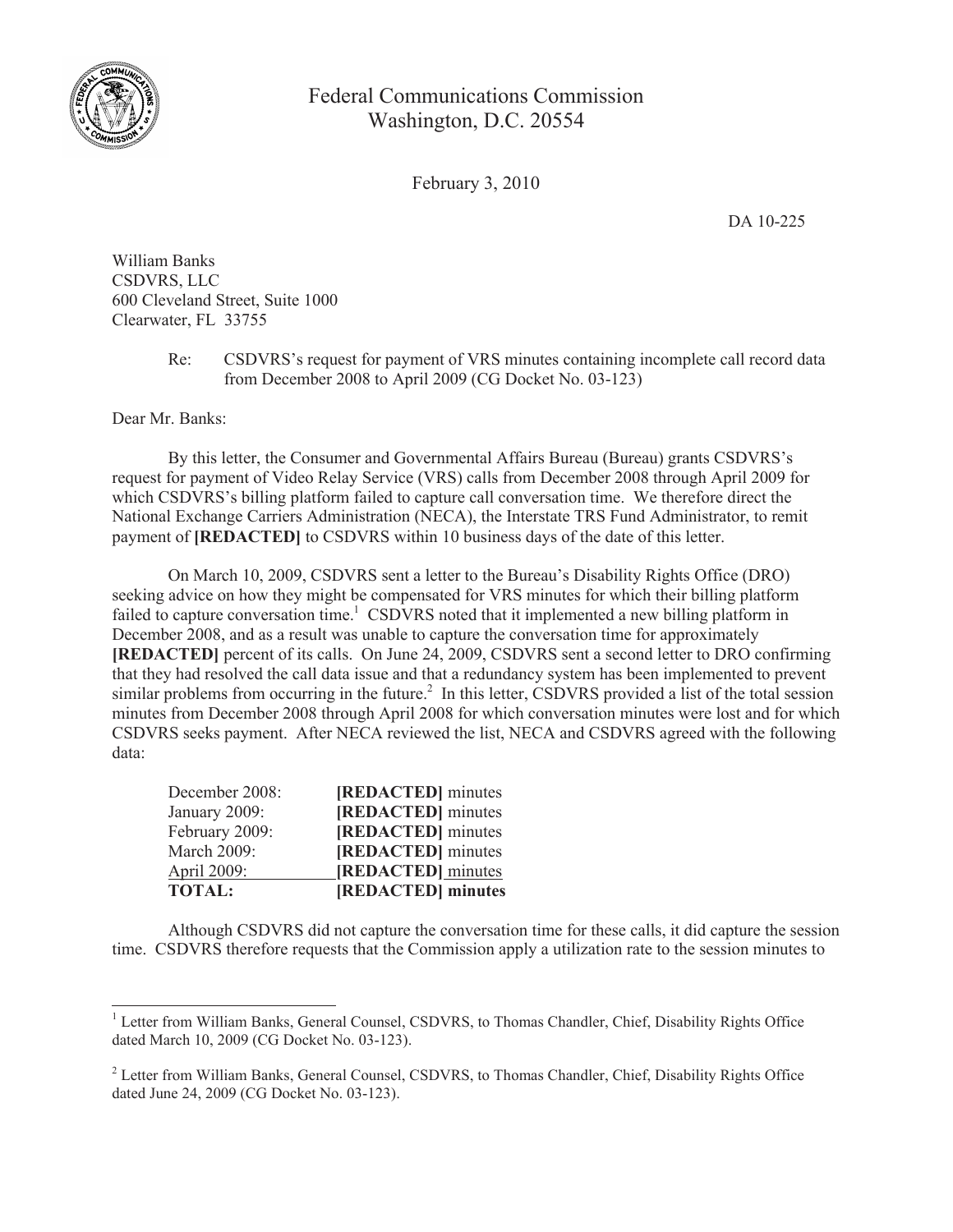estimate compensable conversation minutes. CSDVRS suggested three alternative approaches to estimating conversation time:

- 1. A rate based on the average monthly utilization rates of all VRS providers for calendar year 2008;
- 2. A rate based on the CSDVRS's utilization rate for the other minutes it billed NECA for the same months; or
- 3. A rate based on CSDVRS's average utilization rate for its calendar year 2008 minutes.

We conclude that applying the average monthly utilization rate of all VRS providers for calendar year  $2008 - 69.6$  percent<sup>3</sup> – is most appropriate in these circumstances. Although this percentage is slightly less that those calculated based solely on CSDVRS's data, we find this to be the most equitable resolution given the lack of actual data. As a result, we apply the VRS industry's average utilization rate for calendar year 2008 of 69.6 percent to the **[REDACTED]** session minutes at issue, which results in **[REDACTED]** conversation minutes (rounding up from**[REDACTED]**).

Because CSDVRS's total minutes for the months at issue fall in the **[REDACTED]** tier, we apply the **[REDACTED]** rate of **[REDACTED]** to these conversation minutes. Multiply the **[REDACTED]** conversation minutes by the **[REDACTED]** rate results in a total amount owed of **[REDACTED]**. The Bureau directs NECA to remit payment of **[REDACTED]** to CSDVRS within 10 business days of the date of this letter.

In reaching this result, we grant a limited waiver of the Commission's rule, 47 C.F.R.  $§64.604(c)(5)(iii)(E)$ , which requires that "all TRS providers, including providers who are not interexchange carriers, local exchange carriers, or certified state relay providers, must submit reports of interstate TRS minutes of use to the administrator in order to receive payments," and that compensable minutes are "minutes of use for completed … calls … beginning after call set-up and concluding after the last message call unit" (*i.e.*, conversation time).<sup>4</sup>

Accordingly, IT IS ORDERED that, pursuant to the authority granted by sections 1, 4(i), 4(j), 5, and 225 of the Communications Act of 1934, as amended, 47 U.S.C. §§ 151, 154(i), 154(j), 155 and 225, and pursuant to the authority delegated in sections 0.141., 0.361, and 64.604 of the Commission's rules, 47 C.F.R. §§ 0.141, 0.361 and 64.604, the Interstate TRS Fund Administrator SHALL REMIT **[REDACTED]** to CSDVRS, attention William Banks, General Counsel, 600 Cleveland Street, Suite 1000, Clearwater, FL 33755 within 10 days of the date of this letter.<sup>5</sup>

<sup>&</sup>lt;sup>3</sup> This percentage is based on data we received from the Fund administrator.

 $4$  47 C.F.R. § 64.604(c)(5)(iii)(E). Generally, the Commission's rules may be waived for good cause shown. 47 C.F.R. § 1.3. The Commission may exercise its discretion to waive a rule where the particular facts make strict compliance inconsistent with the public interest. *Northeast Cellular Telephone Co. v. FCC*, 897 F.2d 1164, 1166 (D.C. Cir. 1990) (*Northeast Cellular*); *see also WAIT Radio v. FCC*, 418 F.2d 1153, 1159 (D.C. Cir. 1969). We find that CSDVRS's explanation for not complying with this rule for the limited number of minutes at issue here is sufficient to warrant a waiver. We also note that CSDVRS has corrected the underlying problem.

<sup>5</sup> CSDVRS's June 24, 2009, letter (see note 2, *supra*) requests that data pertaining to its minutes of use be treated as confidential under the Commission's rules. As a result, the version of this letter filed in the docket will have the company's proprietary commercial and financial information redacted.